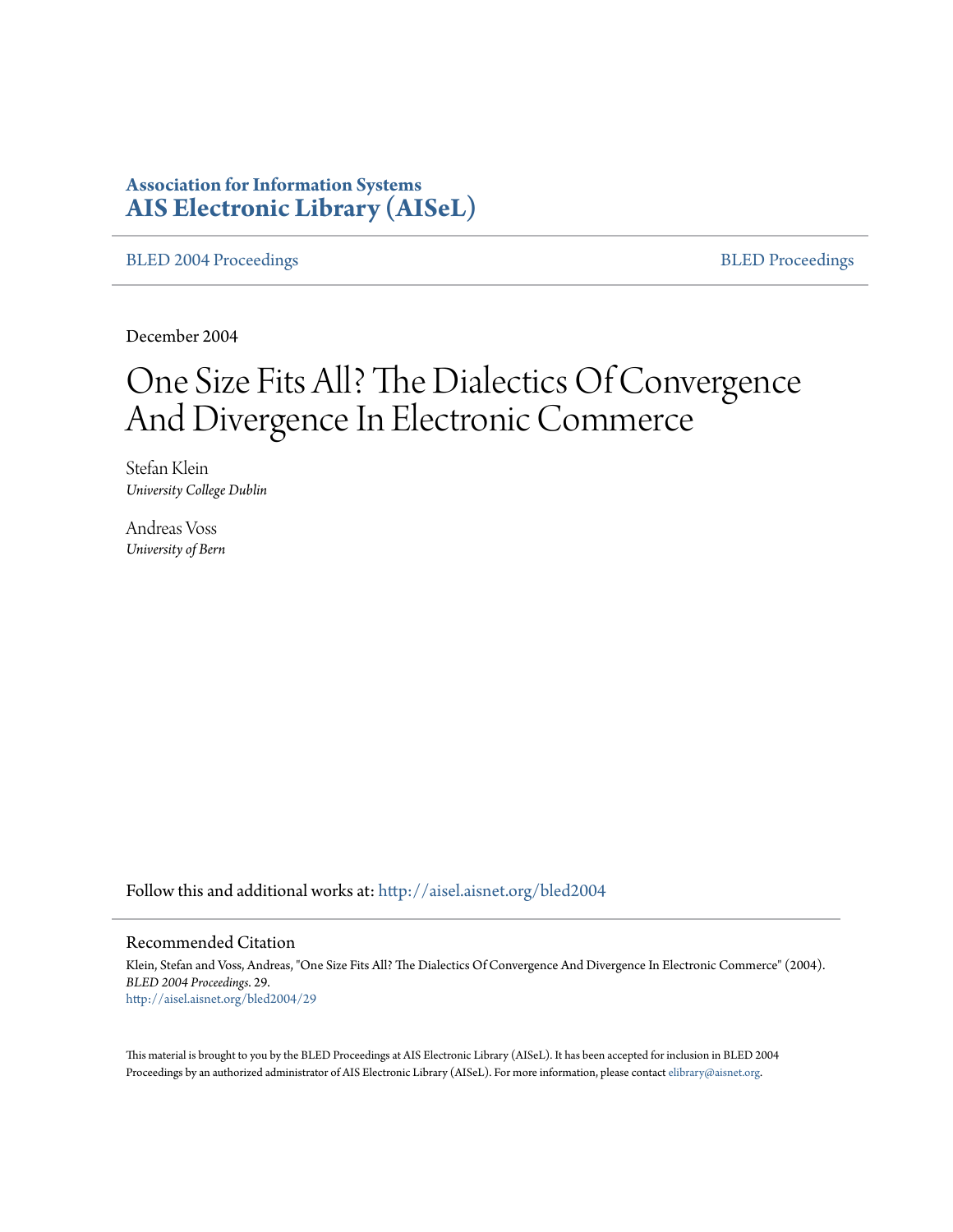## **17th Bled eCommerce Conference**

#### **eGlobal**

Bled, Slovenia, June 21 - 23, 2004

# **One Size Fits All? The Dialectics Of Convergence And Divergence In Electronic Commerce**

#### **Andreas Voss**

University of Bern, Switzerland andreas.voss@iwi.unibe.ch

#### **Stefan Klein**

University College Dublin, Ireland stefan.klein@ucd.ie

#### **Abstract**

*The wild days of Electronic Commerce appear to be over. The Web has matured to an established, widely accepted medium for business. Literature on Web development and design suggests that best practices have been identified. Large, highly visible companies like Amazon, eBay or Expedia appear to be setting standards in their respective business segments. However, anecdotal evidence suggests that there is a still a high level of divergence on the consumer front end: socially accepted and acknowledged routines have not yet emerged and companies are changing their Web presence regularly. This raises the question, whether online customer front ends will become more similar or more different, whether convergence or divergence will be symptomatic for the further development of the domain. In order to understand the ambiguous situation, we are discussing drivers for either divergence or convergence on different conceptual levels of a commercial Web site. For purpose of illustration we will use examples from a range of industries.* 

#### **1 Introduction**

One of the fundamental changes that information technology has brought to society and the world of business in particular was the emergence of Web based commerce. The development of hardware and software to not only connect all kinds of computers, but also to give easy, affordable and convenient access to the 'space' of interconnected resources to large parts of the population, has lead to a diffusion process of previously unobserved velocity [Schmid 2001]. In the second half of the 1990s, a large number of end consumers for the first time in history had the technology at hand to trigger and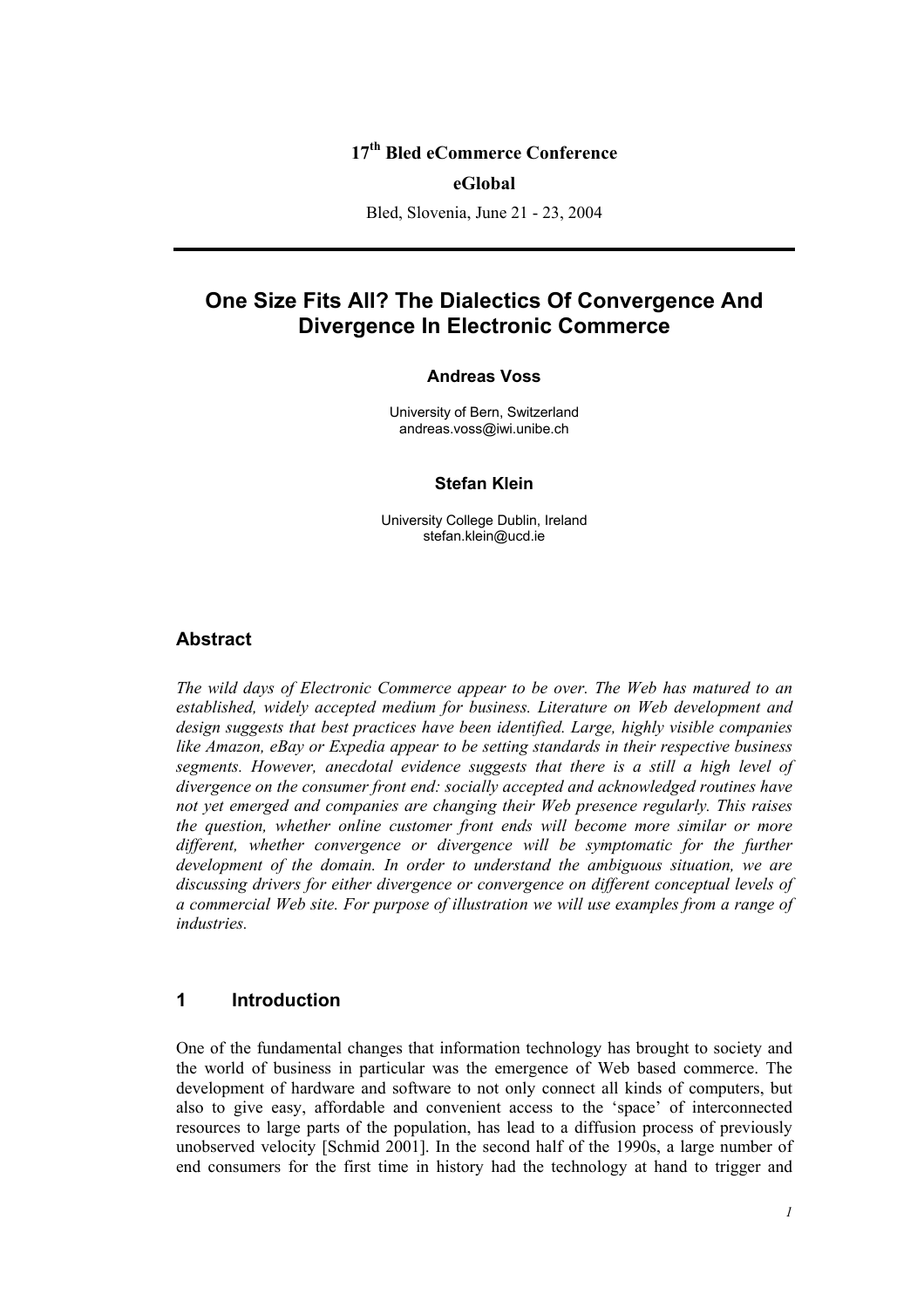control a wide variety of transactions entirely on their own. Previously, the 'front end' of a business had usually been a human agent working on behalf of the supplier, such as a shop assistant, a cashier, a bank clerk, a sales representative or a call centre agent. In contrast, with Web based systems, the customer is encountering technology herself and gets in immediate contact with parts of the supplier's IT system. Of course, there have been predecessors of such an empowerment of the customer: cash dispensers, vending machines and proprietary online services are slightly earlier examples of self service technologies [Meuter et al. 2000]. However, they are much more limited in functionality, scope of application and/ or customer acceptance. Also, they are often kept in the control sphere of the supplier, whereas on the Web, the context of use is largely left to the customer's choice and the supplier's control over interaction processes is more limited [Klein; Totz 2003].

This novelty of the customer being highly involved into the interaction with the supplier's technical artefacts is one of the reasons why the beginning of Web based electronic commerce was characterised by a high degree of uncertainty and unsteadiness: The common perception that with the internet, everything changes [Markus 2000], that new rules apply [Kelly 1997] and that we step over into a 'New' or 'Digital Economy' [Tapscott 1995] has led many to discard principles which before had proven to be valid and useful. As a result, in creating the new 'front ends' to the customer, many started from scratch instead of transferring knowledge from other domains: established user interface guidelines were ignored as much as principles of software engineering and basic economic truths. This development was further reinforced by the perceived time pressure which did not allow for systematic design approaches and instead drew many actors into the industry who lacked education as much as experience. Following the frequently voiced 'the winner takes it all' hypothesis [Adamic; Hubermann 1999], being first became much more important than being best and added to the arbitrariness in practices. Finally, confusion existed with respect to the appropriate interpretation of the novelty: Is it inherently technical, social or commercial? Does it fall into the domain of marketing or rather that of IT? Is it persistent, reliable, legitimate and secure? What are appropriate means of use and promising target groups? Which genres fit the Web – information, entertainment, advertising, transaction [Palmer; Griffith 1998]?

As much as this uncertainty necessitated a process of sense-making, the general conditions were in favour of experimentation: entry barriers in e-commerce are low and thus, many different ideas could be tried in practice even before they had conceptually matured. The low cost for the required infrastructure could easily be obtained from the over-enthusiastic risk capital market of the time and entrepreneurial spirit encouraged many to test out new approaches [Keen 2004, p. 18]. Also the great ease with which changes can be applied to Web interfaces facilitated experimentation. For quite a number of Web sites, periodical design changes and 'relaunches' even became a guiding principle.

Experimentation leads to both, variation over time and variety at any given moment in time. This paper discusses if and how the degree of concurrent variety among commercial Web sites will change over time. In other words, we investigate whether the new customer front ends will become more similar or more different, whether convergence or divergence will be symptomatic for the further development of the domain.

The paper is structured as follows: We first explore the phenomenon of diversity in Web commerce, try to distinguish several conceptual layers in which diversity can be found, and provide some anecdotal evidence. We then turn to the Technology Life Cycle, a descriptive model outlining common patterns in product class innovation, including the emergence of a 'dominant design' after an initial phase of technological ferment. The question is put forward whether there is sufficient reason to hypothesize the occurrence of a dominant design – or at least an increased level of homogeneity – also in Web based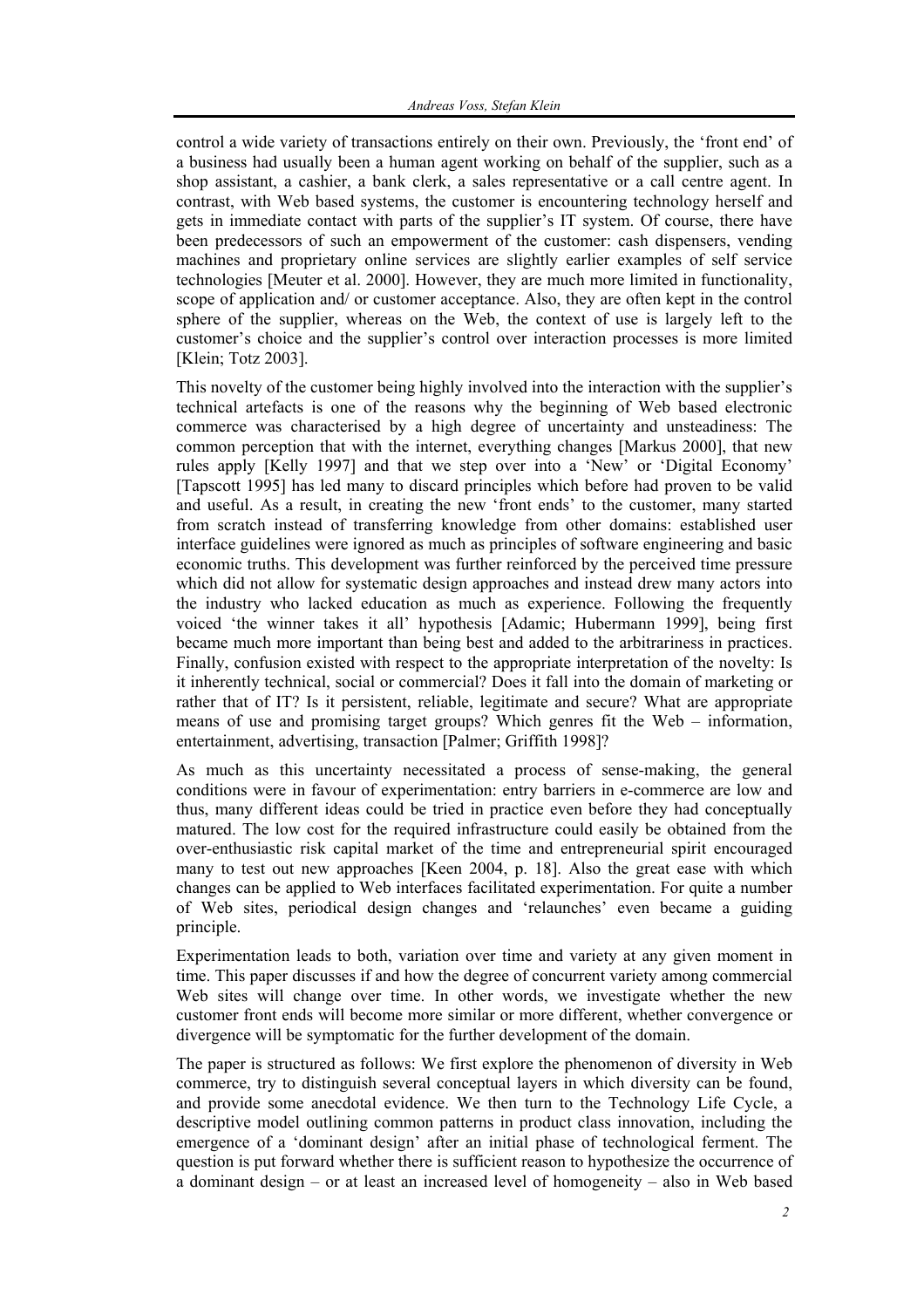commerce. We approach this question on a theoretical level, discussing various drivers of convergence as well as divergence and their likelihood to be applicable in the domain. We predict that on different conceptual levels both convergence and divergence will play a role. However, other than the early diversity observed in Web commerce, differences will not occur due to uncertainty and experimentation, but because they are the result of deliberate decisions related to design aspects where differentiation strategies appear to be more appropriate than imitative behaviour.

### **2 Diversity In Web Commerce**

The Internet and specifically the Web has been heralded as a medium of empowerment for both individuals and organisations. Increasingly powerful technology has been put into the hands of users and developers likewise who can design and publish Web sites in line with their individual preferences and resources. Consequently, diversity in Web commerce can be found in a wide range of areas ranging from fonts and colours of text to the business model pursued. In order to provide reference and orientation, we distinguish between five main levels of design and differentiation: role, scope, process structure, interface patterns and graphical design of a Web site. For each level, we will outline some examples which illustrate that 12 years after the first commercial application of the Web, variety in practices is still substantial.

The most fundamental decisions refer to the question of what the **role** of the Web site should be in the larger context of business activities. The range of feasible options is reflected by several popular taxonomies, classifying e.g. into promotion, provision and processing [Ho 1997], information, interaction, community and transaction [Klein; Szyperski 1998], or content, commerce and community. Even approaches of close competitors are fundamentally different: while Esprit has put a fully featured e-shop on the Web, benetton.com rather resembles a virtual fashion show presenting the latest collection, but missing any functionality to browse a product catalogue or place an order. In grocery retailing, the role of Web sites ranges from online replica of printed advertising material (e.g. www.aldi-nord.de) to feature-rich electronic order and customer relationship systems which go far beyond the possibilities of physical shopping (e.g. www.tesco.com). Strongly intertwined with the intended role of a Web site is the chosen multi-channel strategy. Also in this regard, approaches are diverse and sometimes seem to be contradictory. Whereas many traditional travel agents started their own Web sites in order not to miss out new opportunities, former pure players like ebookers.com and Travel Overland are nowadays operating physical outlets which aim to benefit from their well established brand names.

The **scope** of Web commerce is reflected by choices like geographical reach, target group and product assortment. The internet has been said to sweep away many prior limitations: Both, death of distance [Cairncross 1997] and unconfined one-to-one relationships [Peppers; Rogers 1996] have been predicted. While these developments are visible and well represented by companies like amazon.com, the very opposite can also be found: Many online shopping opportunities are restricted to country or region and even international sites like alitalia.com often have localized versions which differ in far more than only language. The German department store chain Galeria Kaufhof restricts its online assortment to just a few categories and also within these, only covers parts of its range of products. In contrast, coffee giant Tchibo offers a mixture of household equipment, holiday travel, flowers, financial services, wine and coffee on the Web –  $a$ combination that is not only much more extensive than in its physical stores but also rather unusual to the world of retailing.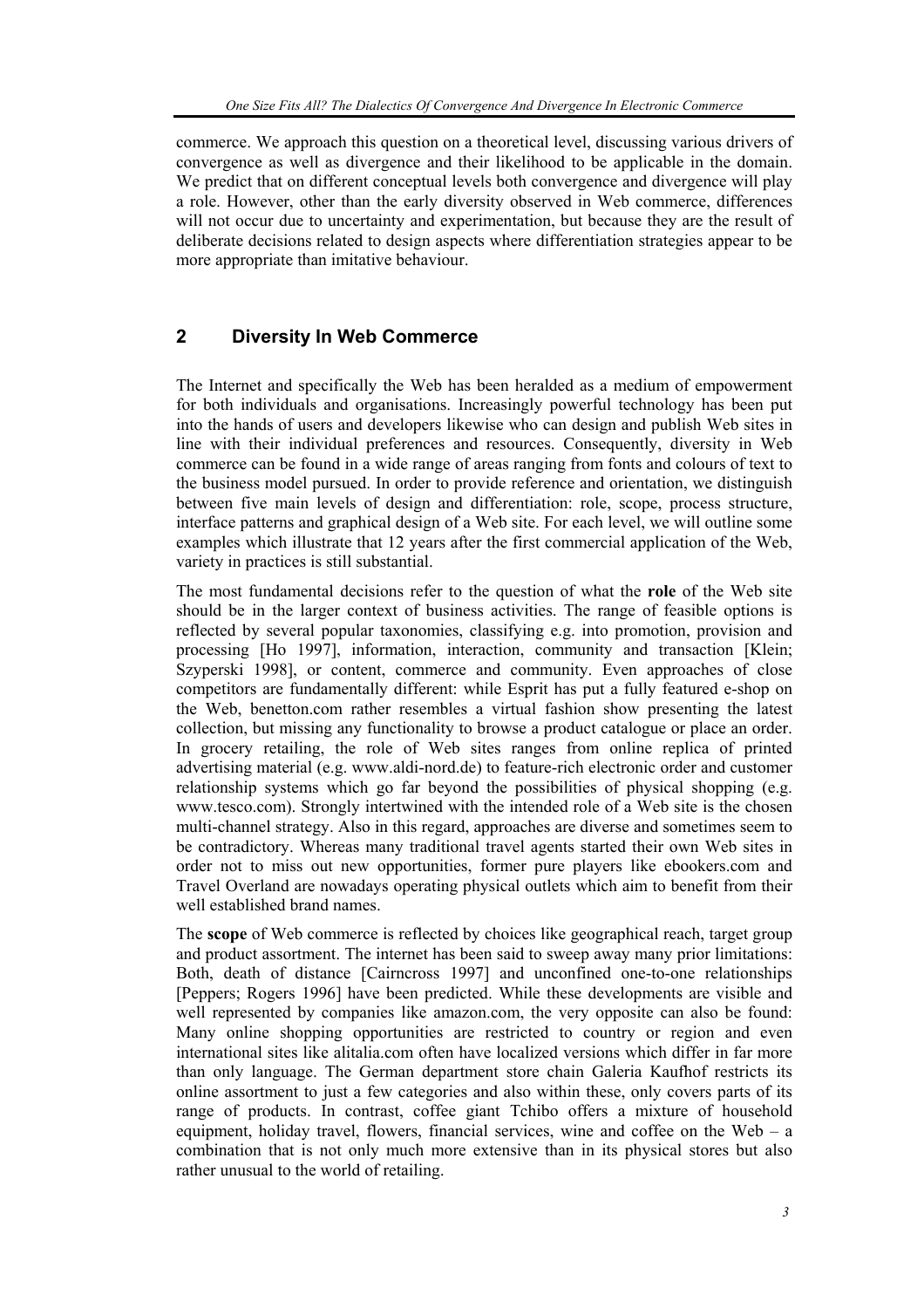On the level of **processes**, variety can be observed as well: Where to place the login step within an order procedure? At what point should stock be checked for availability? How to deal with the lost password issue? These are all examples of common decisions that Web designers tend to answer very differently. When booking a journey, some travel Web sites make the user select inbound and outbound flight before the actual price is displayed. Elsewhere, he must first choose among a number of tariffs and only then will learn about connections which still have capacity available in the related booking class. Other sites combine both issues in a single step, often resulting in an overwhelming number of travel options. Again we conclude that uncertainty about what works best has lead to a variety of fundamentally different approaches.

**Interface patterns** refer to common and recurrent problems in designing the user interface like navigation, entering of data, highlighting interactive elements etc. [cf. Lyardet et al. 1999]. One frequent pattern in user interaction is the specification of a date, e.g. the departure date in a travel booking process or the date of birth in a registration form. Also here, various solutions can be found: full text entry, clusters of two or three combo boxes, combination of text field and combo box, graphical presentation of a calendar to pick a date from etc. The question of where to place the menu bar of a Web site has been subject to debate among usability experts [Schwartz 1998, Nielsen 1999]. In comparing the sites of Compaq, Dell, IBM and Hewlett-Packard we find that they all put it into a different edge.

The lowest level of our hierarchy, **graphical design**, encompasses design decisions which refer to aesthetical appearance of a site rather than have an influence on its functionality. In this area, the diversity of the Web appears so obvious that we turn down giving examples.

The five levels of Web site diversity are summarised in table 1. Recapitulating our observations so far, one can identify two themes: The first is discontinuity, the fact that Web commerce constitutes something fundamentally new – not from a mere technological perspective, but with respect to its impact on established socio-economic structures and practices. The second theme can be entitled 'sense making and experimentation' and is reflected by the extensive efforts of actors to test out what variants of application work best. So far, we have only outlined examples from the suppliers' side (i.e. the companies launching Web sites for commercial purposes). However, processes of sense-making also take place when consumers are exploring the advantages and disadvantages of the new 'front ends' by trying them out and exchanging experiences.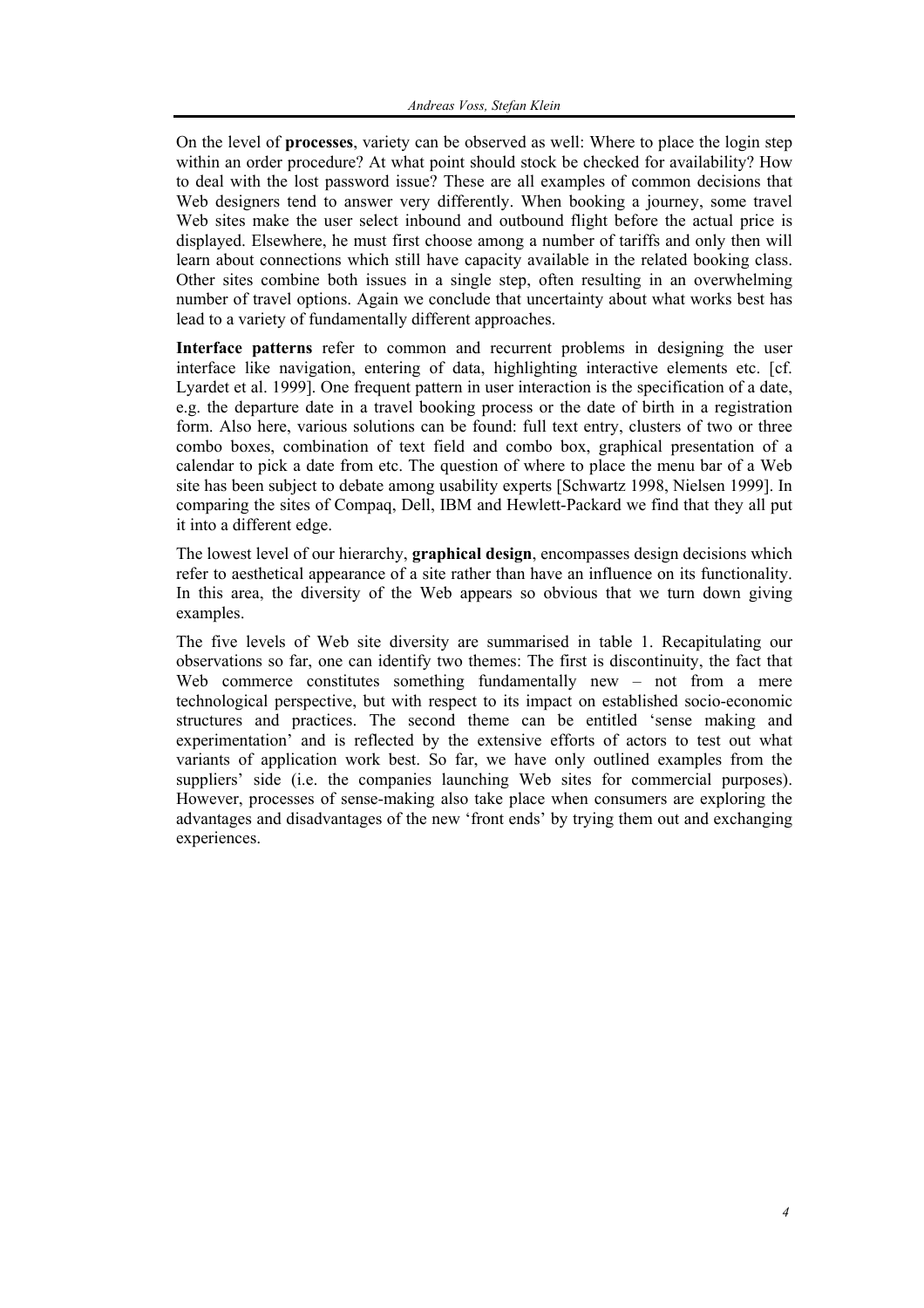| Level                        | <b>Ouestions</b>                                                                                                                                                   | <b>Examples</b>                                                                                                                            |  |
|------------------------------|--------------------------------------------------------------------------------------------------------------------------------------------------------------------|--------------------------------------------------------------------------------------------------------------------------------------------|--|
| Role                         | How does the Web site contribute to<br>the business objective? What is its<br>function in the overall strategy?                                                    | a)<br><i>Esprit</i> : E-Shop<br><b>Benetton:</b> Virtual Fashion Show                                                                      |  |
|                              |                                                                                                                                                                    | Aldi: Online Advertising<br>b)<br>Tesco: eCRM System                                                                                       |  |
|                              |                                                                                                                                                                    | Conventional Travel Agent: Web site<br>c)<br>supplements outlet<br>ebookers, Travel Overland: Outlet<br>supplements Web site               |  |
| <b>Scope</b>                 | Which parts of the target market<br>does the Web site address? What<br>products and services are offered to<br>whom?                                               | <i>Amazon</i> : Global reach<br>a)<br>Corner shop: Limited reach                                                                           |  |
|                              |                                                                                                                                                                    | b)<br>Galeria Kaufhof: Select categories; subset<br>of offline assortment<br>Tchibo: Diverse categories; superset of<br>offline assortment |  |
| <b>Process</b>               | interactions<br>How<br>are<br>user<br>structured? In what sequence do<br>inputs and outputs occur?                                                                 | Online Shops: Login procedure<br>a)                                                                                                        |  |
|                              |                                                                                                                                                                    | b)<br>Online Shops: Availability check                                                                                                     |  |
|                              |                                                                                                                                                                    | Online Flight Booking: Sequence of<br>c)<br>schedule and tariffs                                                                           |  |
| <b>Interface</b><br>patterns | How have common interface design<br>addressed?<br>been<br>What<br>issues<br>graphical and functional elements<br>are used in order to support user<br>interaction? | Travel Booking: Specification of a date<br>a)                                                                                              |  |
|                              |                                                                                                                                                                    | b)<br>Menu bars: Position on the pages                                                                                                     |  |
|                              |                                                                                                                                                                    | Lost password: Mechanism to verify user's<br>c)<br>identity                                                                                |  |
| Graphical<br>design          | What is the aesthetical appearance<br>of the site? What does it look like?                                                                                         | Different colours, fonts, symbols, images,<br>graphical elements, wording, overall styling etc.                                            |  |

| <b>Table 1:</b> Levels Of Web Site Diversity |  |  |
|----------------------------------------------|--|--|
|----------------------------------------------|--|--|

## **3 The Technology Cycle**

Both, discontinuity and sense making/ experimentation, are key elements of the technology life cycle model. Building on earlier work by Abernathy and Utterback [Abernathy 1978, Abernathy; Utterback 1978] Tushman and Anderson [Tushman; Anderson 1986, Anderson; Tushman 1990, Tushman; Rosenkopf 1992] argue that the development of a product class follows a cyclical pattern involving four components (figure 1): 'Technological discontinuities' trigger off eras of ferment, which are characterised by substantial uncertainty, experimentation on the side of both suppliers and consumers, large product variety as well as frequent design changes. Only after a while, mediated by forces like sense making, growing experience, technical superiority of single design options, market processes or even chance events, will a 'dominant design' emerge. A dominant design is a synthesis of product characteristics which dominate the market and are widely believed to be critical. Even though products continue to be different in less relevant aspects, the dominant design sets product-class standards. It acts as a 'benchmark' [Abernathy 1978] or 'guidepost' [Sahal 1981] for consumers and producers alike; indicating what attributes a product must possess in order to achieve market success. By doing so, a dominant design significantly reduces market uncertainty as well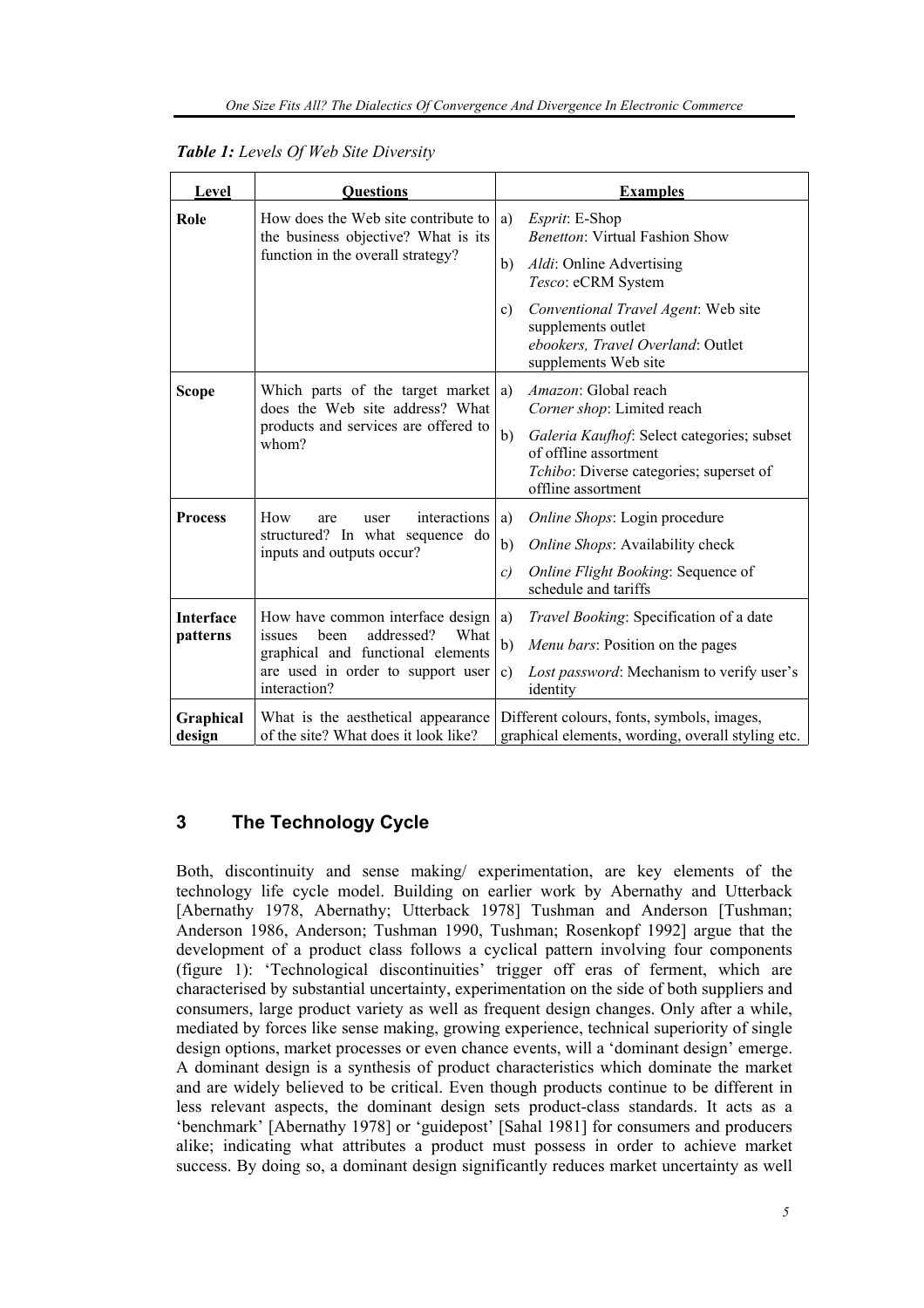as diversity. Its emergence has a strong impact on the industry in that it marks the beginning of an 'era of incremental change' in which consumer preferences are well known, products are rather similar, variation is small and competition focuses on price rather than product.



*Figure 1: Technology Life Cycle* 

The model has been applied to a large number of product classes and its fit has been argued in areas as diverse as e.g. cars, airplanes, hard disk drives, credit cards, refrigerators, typewriters, spreadsheet software, microprocessors and mining explosives [Cook 1989, Henderson; Clark 1990, Utterback; Suarez 1993, Lee et al. 1995, Suarez; Utterback 1995, Smit; Pistorius 1998]. From the obvious similarity of its first two elements to the current situation in Web based commerce, three sets of questions evolve:

- 1. Does the model also fit to commercial Web sites, i.e. will convergence take place also in this domain, potentially even leading into the emergence of a dominant design?
- 2. On which conceptual levels and in what aspects is such a convergence likely to occur? What are the attributes and dimensions that characterise a potential dominant design exemplar in a particular class of Web sites?
- 3. How long will the era of ferment last? When will a potential dominant design emerge?

Obviously, the last two issues are contingent on a positive evaluation of the first question. Moreover, an empirical test of the where, when and how of Web site convergence can only take place after the first question has been conceptually refined: An increase in similarity can only be observed when one knows where to look for it. This, in turn, requires the observer to have an insight into the forces at work.

Unfortunately, the drivers leading to a dominant design have only been insufficiently studied and an established theory of how and why it will occur does not yet exist. So far, consumer preferences, product complexity, compatibility requirements, learning curve effects, normative isomorphism, network externalities and imitative behaviour [Tushman; Rosenkopf 1992, Lee et al. 1995, DiMaggio; Powell 1983] have all been named as potentially relevant and it seems that their relative influence is contingent on the particular product category. Furthermore, there is considerable confusion about how to conceptualize instances of a dominant design. While the literature on the topic addresses the common theme of design convergence, researches have taken rather different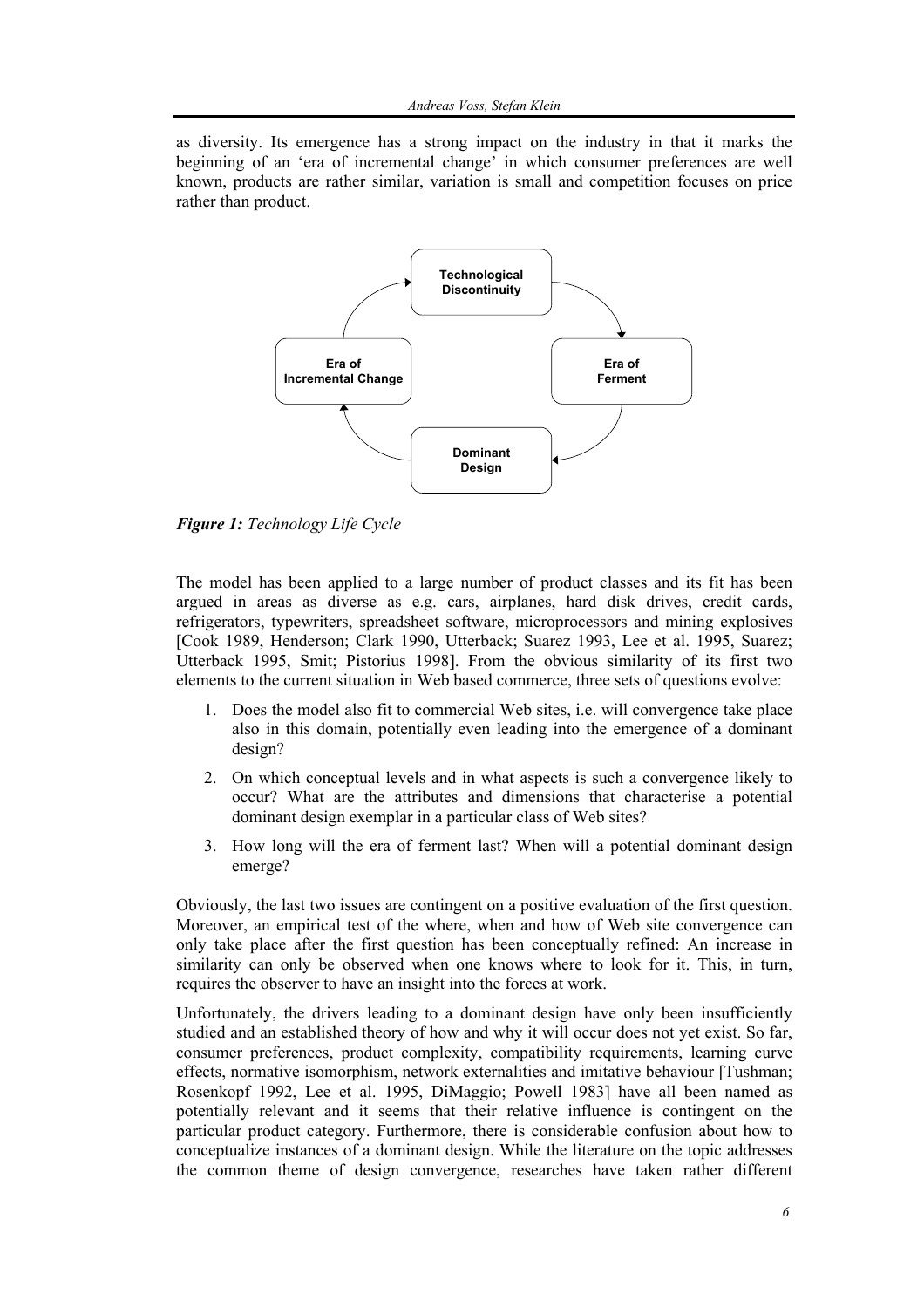perspectives, including the association with a certain model, adherence to a compatibility standard, a set of features, a user interface approach or minimum performance characteristics [Abernathy 1978, Utterback; Suarez 1993, Suarez; Utterback 1995, Lee et al. 1995, Tushman; Murmann 1998, Christensen; Suarez; Utterback 1998]. Finally, insufficient knowledge exists about preconditions for the application of the model. Its fit has primarily been shown for select classes of mass produced technical goods. However, neither its universal applicability within this domain nor its restriction to manufacturing industries have been proven so far. After all, the model is only descriptive and neither predicts whether and when a dominant design will occur nor which dimensions of the product class will be affected.

The conceptual flaws of the Technology Life Cycle model limit its empirical validation. Particularly, it is impossible to identify the parameters of Web sites in which convergence is likely to take place unless well-founded assumptions about the drivers of such a development exist. Hence, in the remainder of this paper, we focus our analysis on the following questions:

- 1. What reasons does theory provide to expect that design approaches of competing Web sites will converge or diverge?
- 2. On what levels of Web site design will drivers of convergence or divergence respectively most likely have an impact?

We will do so by discussing various drivers of convergence as well as divergence and their likelihood to be applicable in the domain.

# **4 Explaining Convergence And Divergence**

In our discussion we are combining three perspectives: from a social and behavioural perspective we will assess the cognitive costs of differentiation, from a strategic perspective we will identify companies' rationales to use the Web as a tool for differentiation, from a (short term) economic perspective we will discuss underlying cost structures for differentiation strategies.

Specifically we will be looking at:

- a) user (consumer) needs and preferences,
- b) Web site providers' (suppliers') strategies
- c) specific properties of the technology at work with a focus on the economics of differentiation.

### *4.1 Drivers Of Convergence*

'Efficiency of use' and 'fit with expectations' play major roles in the quality of a Web site as it is observed by **users**. Both are strongly intertwined: Due to less errors, reduced friction, mental confusion and need for learning, efficiency of use is particularly high when the role, scope, process structure, interface patterns and graphical design of a site meets the user's expectations. Conversely, design options that turn out to be 'best practices' are usually adopted, gain proliferation and thus shape expectations. Two cases can be distinguished: If an objectively superior approach exists, its benefits to users will promote its diffusion and dominance. If, instead, several options are of similar appeal,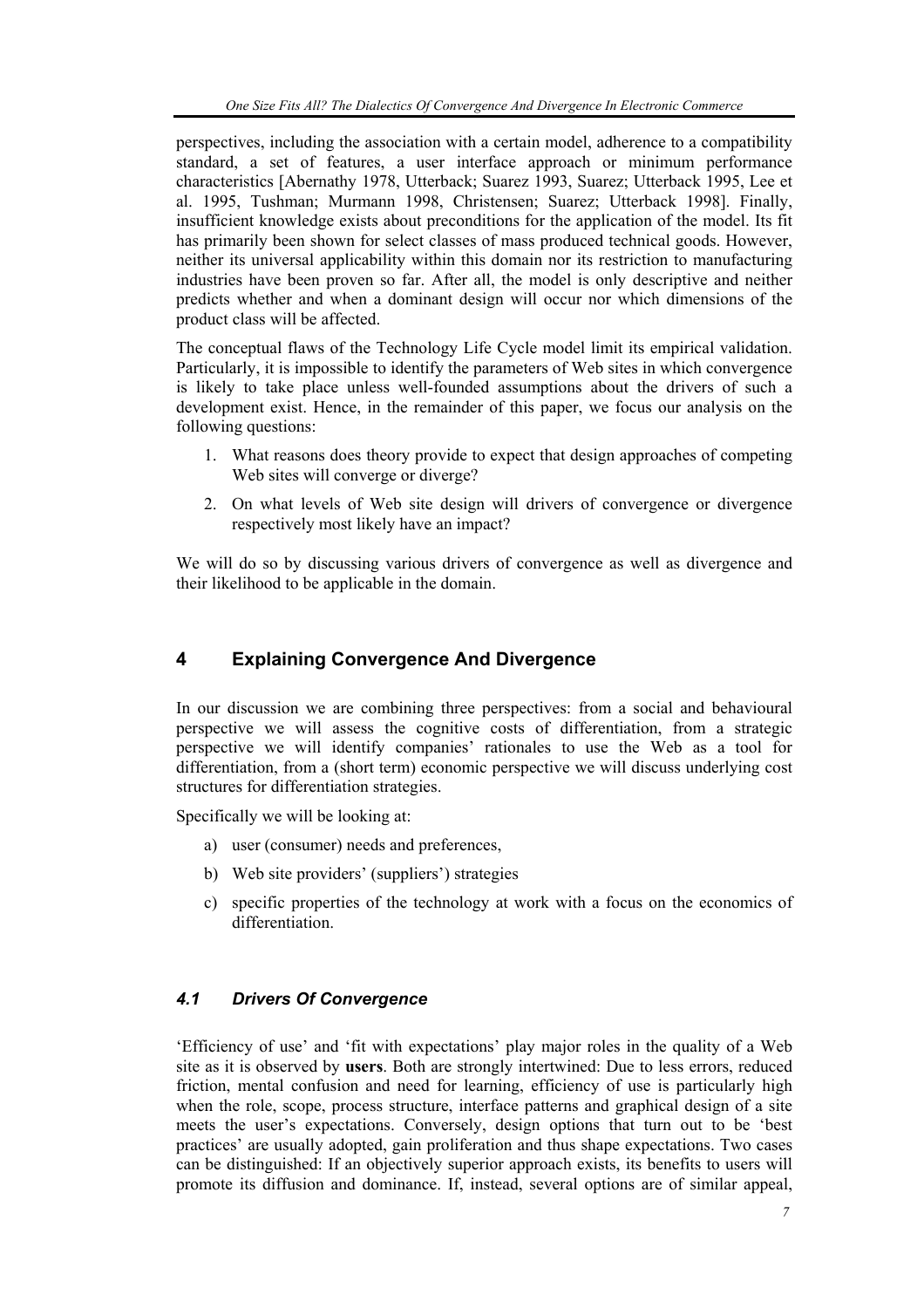familiarity will have a strong impact: Users prefer what they are used to. Routines and practices provide orientation and reduce complexity. Designers try to capture routines or establish new once for a majority of users. Through consecutive user interaction with the resulting design, this feeds back into a growing base of users who are familiar with the particular approach and eventually leads to its dominance. Web sites which are perceived as well designed set expectations and are taken as benchmark for other sites even in different industries or application domains. For example, users who have experienced the 'shopping cart metaphor' on consumer oriented online shops for physical goods may expect such a feature also on a B2B portal for business travel [Voss; Schubert 2004]. This effect is reinforced by what Adamic and Hubermann call 'the winner takes it all': a small number of sites draw the majority of visitors and hence are particularly influential in setting standards and expectations.

The relative importance of these two mechanisms – diffusion of 'objectively' superior designs and proliferation of 'subjective' expectations – and related issues such as 'QWERTY-nomics', 'path dependence' and 'lock-in' have been subject to extensive debate [David 1985, Liebowitz; Margolis 1990, Liebowitz; Margolis 1996]. For our purposes, this can be neglected, since both mechanisms promote convergence (though not necessarily towards the same design approach). After all, whether competing Web sites exhibit a common pattern because it is objectively superior to alternative options or simply because users expect them to do so, is irrelevant to our question. In any case, diversity is associated with high costs for users. Because high costs are not consistent with the 'self service paradigm' in which Web sites should be means for efficient information and transaction, one should expect that convergence is likely to evolve. This argument carries more weight in mass markets than in specialized niches which address experienced users. Against a mainstream trend towards increasing individualization and ever more options for choice, Schwartz [2004] argues quite forcefully in favour of simplicity and less choice as being advantageous for customers.

In the domain of **corporate strategy**, a potential driver for convergence can be seen in the ease of imitation: 'appropriability', the ability of an innovator to capture the rent associated with her innovation [Teece 1988], is very low for almost all aspects of a Web site: practices of competitors can easily be studied and also changes become immediately visible. In most cases, it is not only possible for companies to mimic the design decisions of others, it is also much cheaper: the cost of 'reverse engineering' and imitating an allegedly effective Web site is significantly lower than testing out new approaches. Especially under situations of uncertainty, organisations tend to copy similar organisations which they consider to be more legitimate or successful [DiMaggio; Powell 1983]. Tingling and Parent have recently shown that the influences of such 'mimetic isomorphism' can be very strong also in technology choice decisions and that it can even transcend rational judgment [Tingling; Parent 2002]. A qualified rebuttal against the argument of convergence due to low appropriability on the Web is the reference to 'ecommerce patents' eventually protecting the imitation of artefacts such as virtual shopping carts, pricing models and user interface components: A heated debate has circled around legal protection of design approaches and business practices on the internet [O'Reilly 2000] and legislation is following different approaches in Europe and the US. We tend to argue that until today, and apart from the most spectacular cases, the impact of internet patents seems to be low. One may even bring forward the argument that the call for more rigorous protection mechanisms reflects how much imitation on the Web indeed is an issue. With respect to the role and scope of the Web, a small number of multi channel strategies [Steinfield et al. 2002] and business models (or genre) have been identified. In some markets, one or two models, such as the online travel supermarket á la Expedia or Travelocity in the US, appear to prevail and prompt other players to mimic those models [Klein 2002].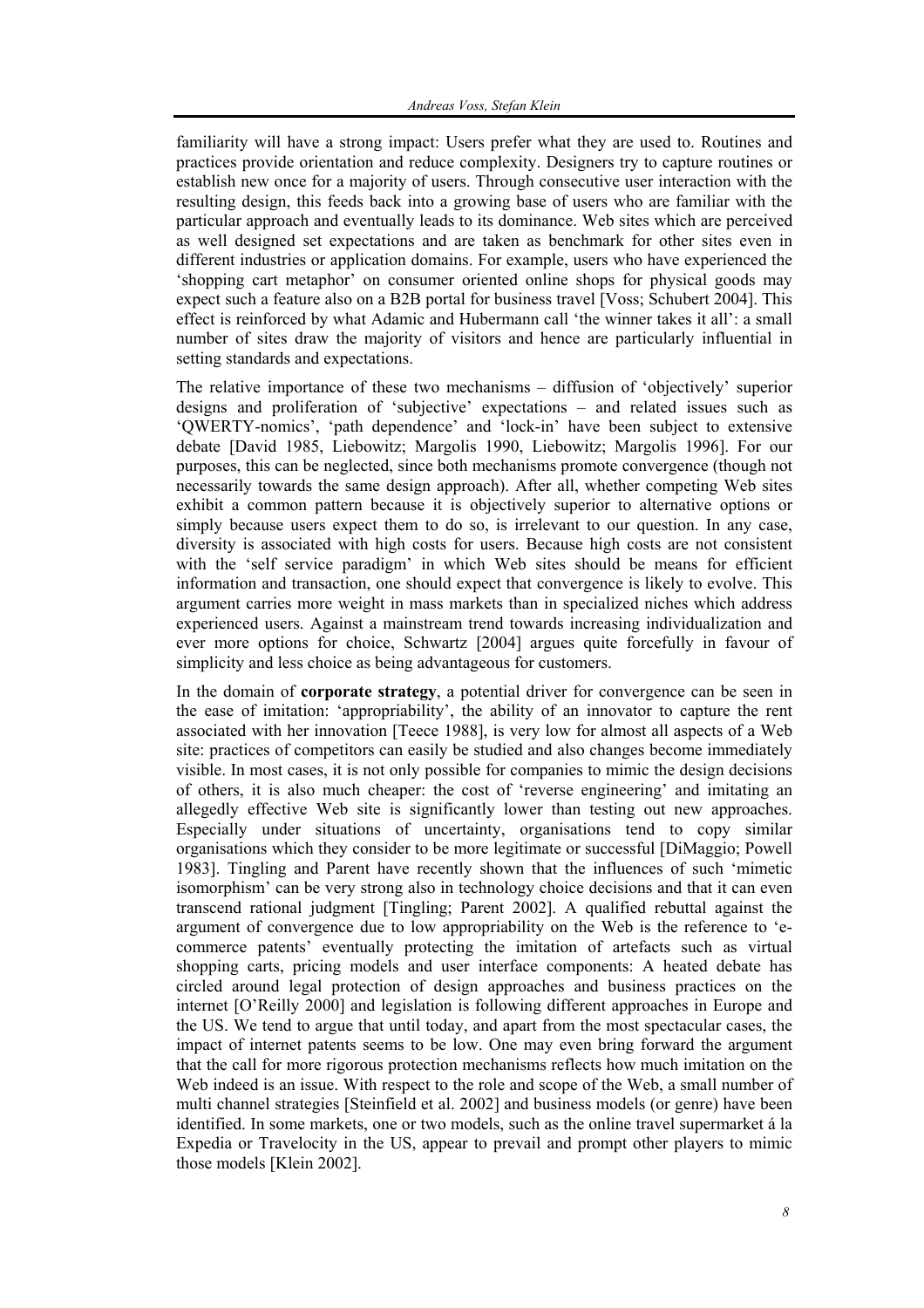With respect to **technology** supply, convergence is also driven by what has recently be reassessed under the heading of 'commoditization of IT' [Carr 2003]: With growing maturity of the IT (respectively e-commerce) industry, an increasing number of effective and proven solutions become readily available on the market. Already today, Web site providers frequently rely on software packages such as electronic shop templates or online booking engines. Acquisition of such standardised products is usuaally much cheaper than in-house development. Also, companies can profit from the wealth of experience and knowledge about appropriate design decisions that has been embedded into these ready made solutions. However, because those software packages are available to everybody, a situation evolves in which business rivals rely on the same underlying infrastructure, and hence the scope for differentiation becomes much narrower. The market for Internet related software has seen a drastic consolidation and concentration over the past years. Moreover, the highly decentralized structure of the Internet has led to multiple forms of abuse and even criminal behaviour attacking the basic principles of secure communication and information exchange, in particular hackers of all sorts and spam. A possible response might be increasing standardization, regulation and organisational measures, which could lead to increasing convergence.

## *4.2 Drivers Of Divergence*

In contrast to the reasons for convergence, many arguments for prevailing divergence can be found. The drivers of divergence can even be presented in a symmetric way: perceived quality by users, competitive behaviour of site owners and technology supply.

In modern societies, ongoing trends towards individualization lead to an increasing diversity in **user preferences**. This is likely to concern also the five levels of our design hierarchy. Commitments and promises to 'treat customers individually' and 'offer a personal service', as they are frequently voiced in advertisements, will even raise customers' expectations to find a Web site that uncompromisingly satisfies their individual needs. At the same time, users are not only becoming more different in their preferences and more demanding regarding their fulfilment, they are also becoming more unsteady and unpredictable. 'Variety seeking' is a frequent phenomenon in consumer buying behaviour [Kahn; Kalwani; Morrison 1986] and it challenges companies' efforts to establish stable products, practices and relationships. There is a number of approaches how these issues can be addressed on the Web. Often, providers try to target a wide range of different customer segments by a single Web presence. The particular characteristics of the Web make it far more easy to let the user choose what he wants: loads of content can be presented for the customers to pick from. Also, interfaces, processes and even assortments can be customized by the user. Personalization or individualization is perceived as a strategy to make computer-mediated communication acceptable for end users [Schubert; Ginzburg 2000] and many major Web sites today offer those features. In fact, this is another aspect in which a widely adopted 'best practice' (and thus convergence) seems to emerge. However, there are two other reactions to diverse and varying preferences, which constitute a contrary development.

First, companies maintain various Web sites in order to address different needs, preferences and tastes. The German Otto corporation for example, controls at least five major travel Web sites (Flug.de, Otto-Reisen, Travelocity Europe, Travel Overland, Travelchannel) which all have their particular layout, interface patterns, process, scope and even role. Similarly, T-Online Germany in 2003 offered both 'T-Online Travel' and 'T-Online Reisen' as part of its consumer portal – two sites which substantially differed in look & feel but had the same purpose of selling travel products online.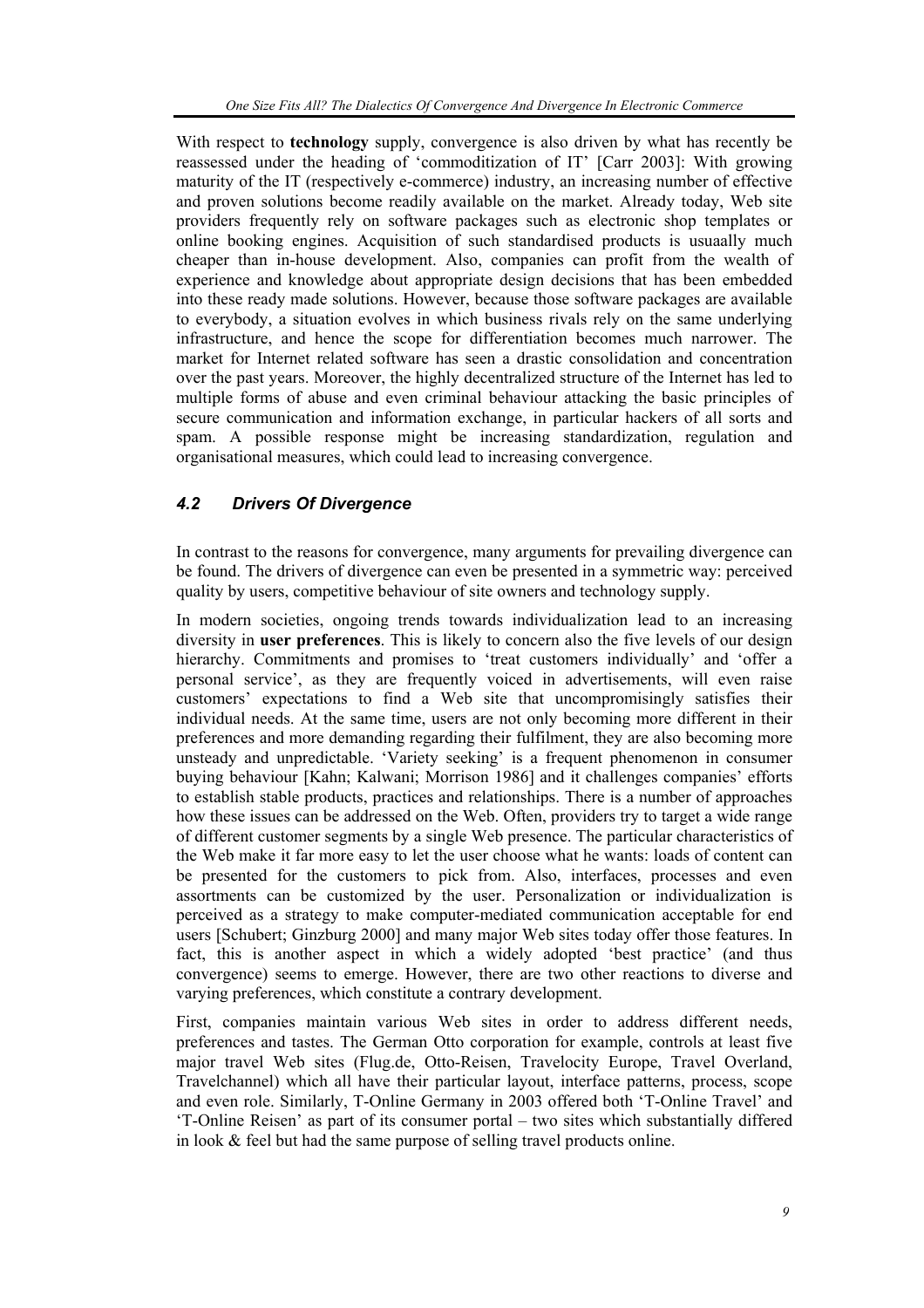Second, it can also be observed that many Web sites change frequently. In longitudinal observation of travel Web sites we found that most sites apply a major design adjustment at least once a year. This is not restricted to the graphical design, but often also involves interface patterns, process structure and in some cases also scope and role of the site.

On the level of **competitive strategy**, companies often choose a differentiation approach. Decisions to act deliberately different from competitors may naturally also affect the role and scope of a Web site. Moreover, companies may perceive the Web site itself as a good opportunity to differentiate. Changes are easy to enact and the moves of the competition can be closely monitored and quickly addressed by countermoves. Hence, diversity in Web sites may reflect both the result and the means of strategic differentiation.

Exploiting differences in needs and preferences in order to price discriminate is another practice that falls into the domain of corporate strategy and leads to divergence. For example, given that expectations among expert users (e.g. frequent flyers in the airline examples) and lay users vary significantly, the Web interface can be used to address these two segments separately. Moreover, it can be argued that differences in interface patterns and interaction processes are effective means of creating switching costs. If the look and feel of competing Web sites varies considerably, efforts to compare suppliers become large. Again, from the example of online travel booking we can conclude that even though the 'competitor is only a mouse click away', difficulties in comparing offers severely limits the efficiency of electronic markets [Öörni 2003, Öörni; Klein 2003].

The variety and complexity of combinations of **technology** and business ideas (captured in the notion of the business model) is so large that experimentation appears to be a proper response in order to build 'requisite variety' [Ashby 1974]. Low customization costs combined with a profound uncertainty about customers' preferences regarding navigational and process structures make it quite easy to justify regular changes. Moreover, the Web has been heralded as a medium which empowers users to design what they want and it provides almost unrestricted opportunities to experiment and change.

Initially most companies built their own Web sites or contracted small companies (Web agencies). With the fast rising complexity of Web offerings and the dot.com crash, a shake-out has happened in this segment of the software market and has led to a concentration process. Nevertheless, current software architectures allow for a high degree of modularization and hence differentiation at low cost.

# **5 Discussion And Conclusions**

Our discussion of drivers is summarized in table 2. We have identified compelling arguments for both, convergence and divergence, trends. As the causes for both are spread across a wide range of - interdependent - issues (social/ behavioural, strategic and economic), predictions are very difficult.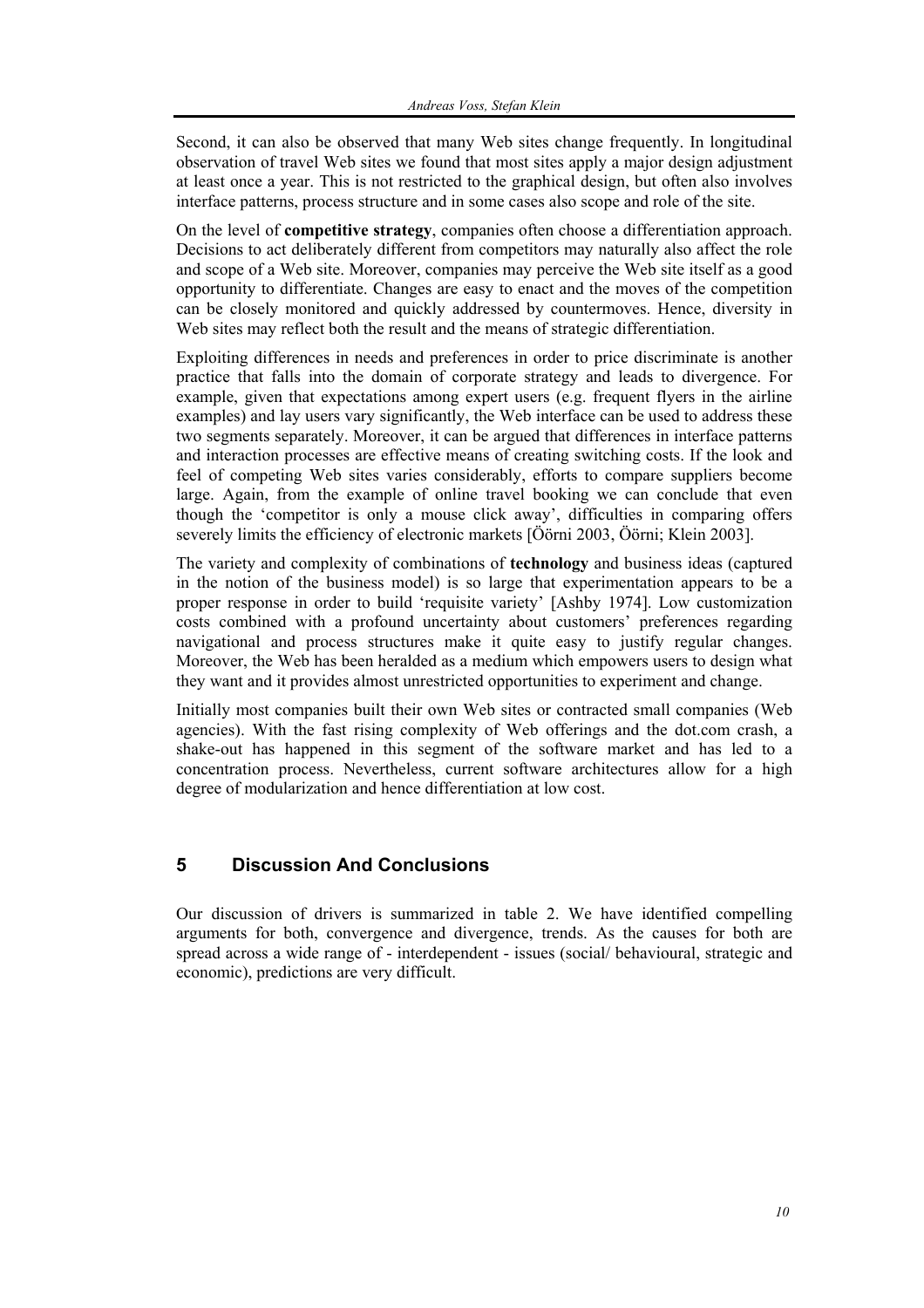| Level                 | <b>Drivers of convergence</b>                                                                                                                                                                                                                                                                                                                                                                                                            | <b>Drivers of divergence</b>                                                                                                                                                                                                                                                                                                                |
|-----------------------|------------------------------------------------------------------------------------------------------------------------------------------------------------------------------------------------------------------------------------------------------------------------------------------------------------------------------------------------------------------------------------------------------------------------------------------|---------------------------------------------------------------------------------------------------------------------------------------------------------------------------------------------------------------------------------------------------------------------------------------------------------------------------------------------|
| Role                  | <i>Consumer:</i> expectations are formed<br>on the Web or transferred from the<br>tradtional offline sphere<br>Supplier: low appropriability;<br>Imitation is less risky and costly;<br>normative isomorphism                                                                                                                                                                                                                            | Consumer: diverse preferences and needs;<br>variety seeking<br>Supplier: focus on particular customer<br>segments; differences result from or are means<br>of a differentiation strategy; price discrimination<br>Technology: ---                                                                                                           |
| Scope                 | Technology: ---<br>Consumer: expectations are formed<br>on the Web or transferred from the<br>tradtional offline sphere<br>Supplier: low appropriability;<br>imitation is less risky / normative<br>isomorphism<br>Technology: ---                                                                                                                                                                                                       | Consumer: diverse preferences and needs;<br>variety seeking<br>Supplier: focus on particular customer<br>segments; differences result from or are means<br>of a differentiation strategy; price discrimination<br>Technology: Customizing costs are low, Web<br>sites can be developed 'fully loaded' and<br>customers can select and focus |
| Process               | Consumer: expectations shaped by<br>other user interfaces; efficiency of<br>use; preference for simplicity and<br>limited choice; superior approaches<br>Supplier: low appropriability;<br>imitation is cheaper and less risky;<br>shared assumptions and beliefs in<br>the design community<br>Technology: commoditization of IT;<br>application of off-the-shelf software                                                              | Consumer: diverse preferences and needs;<br>variety seeking<br>Supplier: focus on particular customer<br>segments; differences are means of a<br>differentiation strategy; price discrimination;<br>switching barriers<br>Technology: some powerful of-the-shelf<br>software allows for customization also on the<br>level of processes     |
| Interface<br>patterns | Consumer: expectations shaped by<br>other user interfaces; efficiency of<br>use; preference for simplicity and<br>limited choice; superior approaches<br>Supplier: low appropriability;<br>imitation is cheaper and less risky;<br>shared assumptions and beliefs in<br>the design community<br><i>Technology:</i> commoditization of IT;<br>application of off-the-shelf software;<br>customization not supported or not<br>made use of | Consumer: diverse preferences and needs,<br>different forms of cognitive socialization;<br>variety seeking<br>Supplier: differences are means of a<br>differentiation strategy; switching barriers<br>Technology: customization of interface patterns<br>supported by many of-the-shelf products                                            |
| Graphical<br>design   | Consumer: ---<br>Supplier: imitation in order to mimic<br>competitor's brand image or to meet<br>current fashion; shared assumptions<br>and beliefs in the design community<br>Technology: commoditization of IT;<br>application of off-the-shelf software;<br>customization not supported or not<br>made use of                                                                                                                         | Consumer: expectations shaped by individual<br>brand image and corporate design; diverse<br>preferences; variety seeking<br>Supplier: differences are means of a<br>differentiation strategy; switching barriers<br>Technology: customization of graphical design<br>is easy to achieve even with simple of-the-shelf<br>software           |

*Table 2: Drivers Of Convergence And Divergence*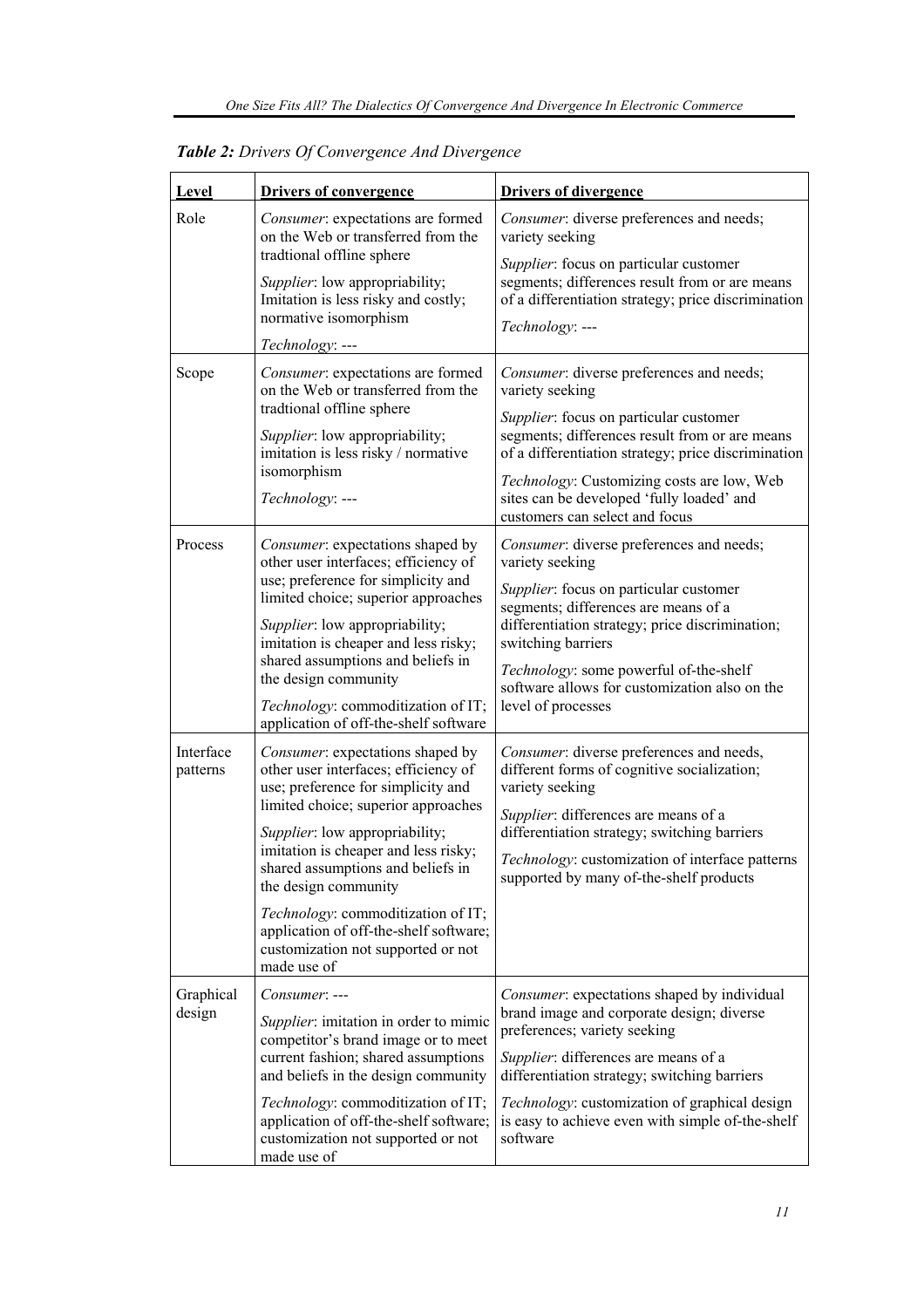In order to get a better sense of the actual development, we suggest a research agenda which combines different elements:

- More **behavioural and social research** is needed in order to further our understanding of customers' online behaviour and in particular to identify the emergence and transformation of routines which are used in or applied to an online environment.
- A combination of Web assessment and **strategy** research can be used to capture companies' online strategies. The data collection needs to be complemented by further conceptual work about contingencies (within and across industry segments) in order to explain under which conditions and for what purposes companies opt for a differentiation strategy and when they opt to follow – or even set – standards.
- Empirical data need to be collected on the impact of **technology** on the economics of differentiation. On a micro level, this should be done in line with the identified areas (with focus on design issues and processes) within restricted application domains. Even if the findings are inconclusive for now, they will provide much appreciated input for future comparative static or even longitudinal studies. On a **macro level** studies in line with Adamic and Hubermann's work [1999] are needed to gain insights into structural shifts in the way the Web is used.

Our paper addressed the ambiguous trends in Web site design and has identified drivers for convergence as well as for divergence. Motivated by similarities to the technology cycle model, we tried to find explanations for the existing trends and to develop hypothesis which reflect expectations about changes in the environment and expected impact.

We regard this paper as a first step to develop an empirical research design in order to test the applicability of the technology cycle model. For now, the challenge appears to be in finding a balance between addressing customer's needs for familiarity and maintaining differentiation potentials.

### **References**

- Adamic, L. A.; Hubermann, B. A. (1999): The Nature of Markets on the Internet, Quarterly Journal of Electronic Commerce, Vol. 1, pp. 5-12.
- Abernathy, W. J. (1978): The Productivity Dilemma, John Hopkins University Press, Baltimore.
- Abernathy, W. J., Utterback, J. M. (1978): Patterns of Industrial Innovation, Technology Review, Vol. 80, pp. 41 - 47.
- Anderson, P., Tushman, M. L. (1990): Technological Discontinuities and Dominant Designs: A Cyclical Model of Technological Change, Administrative Science Quarterly, Vol. 35, pp. 604 - 633.
- Ashby, W. R. (1974): Einführung in die Kybernetik, Suhrkamp, Frankfurt.
- Cairncross, F. (1997): The Death of Distance: How the Communications Revolution Will Change Our Lives, Harvard Business School Press, Boston.
- Carr, N. (2003): IT Doesn't Matter, Harvard Business Review, Vol. 81, No. 5, pp. 41 49.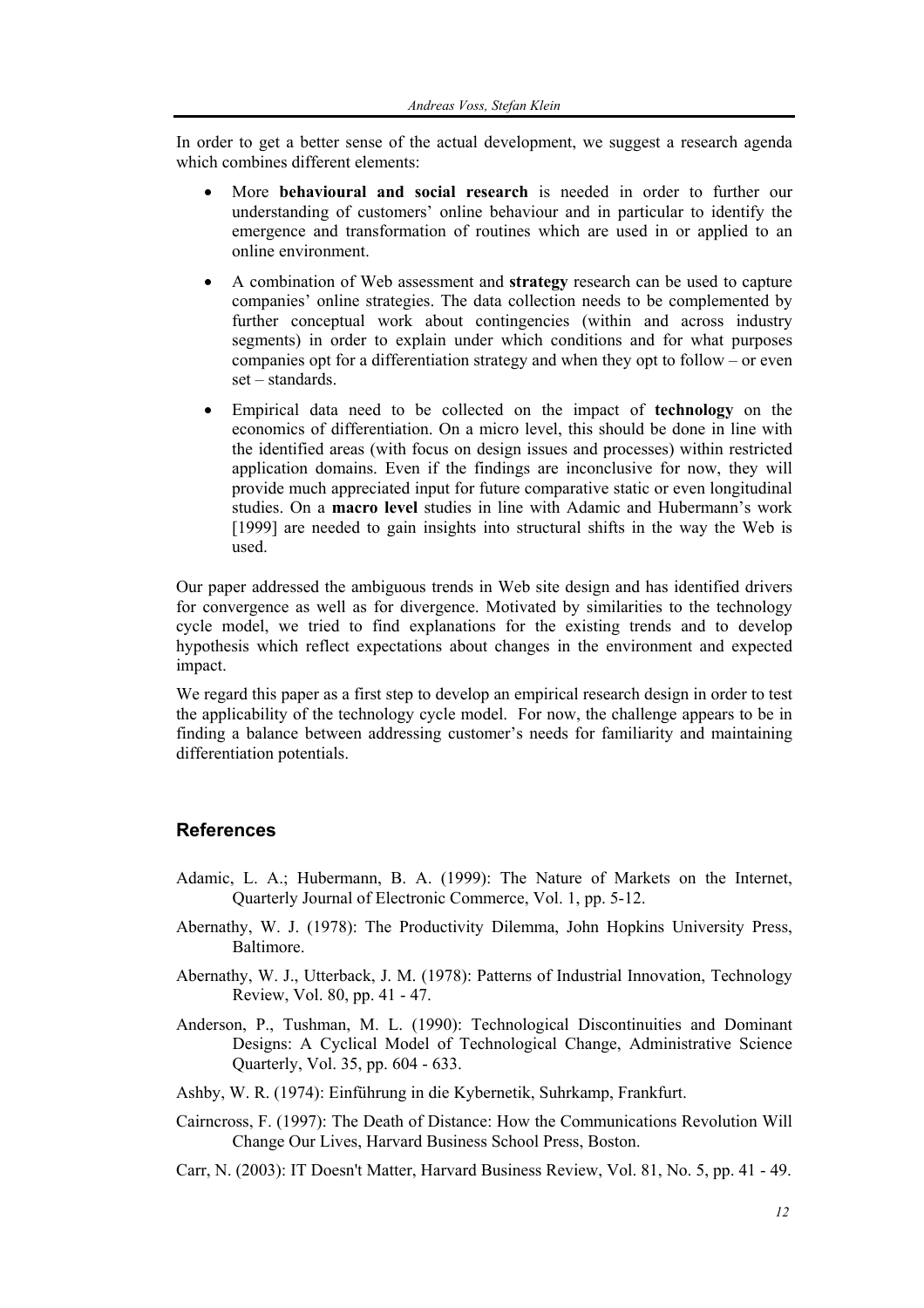- Christensen, C. M., Suarez, F. F., Utterback, J. M. (1998): Strategies for Survival in Fast-Changing Industries. In: Management Science, Vol. 44, No. 12, pp. 207 - 220.
- Cook, J. E. (1989): Renewal Patterns: Before And After Dominant Design, Proceedings of the 49th Annual Conference of the Academy of Management, Washington D.C., http://www.cha4mot.com/p\_jc\_rnw.html.
- David, P. A. (1985): Clio and the economics of QWERTY, American Economic Review, Vol. 75, pp. 332 - 337.
- DiMaggio, P. J., Powell, W. W. (1983): The iron cage revisited: Institutional Isomorphism and Collective Rationality in organizational fields, American Sociological Review, Vol. 48, pp. 147 - 160.
- Henderson, R. M., Clark, K. B. (1990): Architectural Innovation: The Reconfiguration of Existing Product Technologies and the Failure of Established Firms, Administrative Science Quarterly, Vol. 35, pp. 9 - 30.
- Ho, J. (1997): Evaluating the World Wide Web: A Global Study of Commercial Sites, Journal of Computer-Mediated Communication, Vol. 3, No. 1, http://jcmc.huji.ac.il/.
- Kahn, B. E.; Kalwani, M. U.; Morrison, D. G. (1986). Measuring Variety-Seeking and Reinforcement Behaviors Using Panel Data, Journal of Marketing Research, Vol. 10, No. 2, pp. 89-100.
- Keen, P. G. W. (2004): Building new generation e-business: exploiting the opportunities of today, "E-Life after the Dot Com Bust", Physica, B. Preissl; H. Bouwman; C. Steinfield (eds.), Springer, Heidelberg et al.
- Kelly, K. (1997): New Rules for the New Economy, Wired, Vol. 5, No. 9, http://www.wired.com/wired/5.09/newrules.html.
- Klein, S. (1997): Kommerzielle elektronische Transaktionen: Sektorale Struktur, Umfang und strategisches Potential, "Modell Internet?", R. Werle; C. Lang (eds.), Campus, Frankfurt; New York, pp. 23-42.
- Klein, S. (2002): Web Impact on the Distribution Structure for Flight Tickets, "Information and Communication Technologies in Tourism 2002", K. Wöber et al. (eds.), Springer, Wien; New York, pp. 219-228.
- Klein, S., Szyperski, N. (1998): Referenzmodell zum Electronic Commerce, http://www.wi.uni-muenster.de/wi/literatur/refmod/rm-ecinf.htm.
- Klein, S.; Totz, C. (2003): Prosumers as service configurators vision, status and future requirements, "E-Life after the Dot Com Bust", Physica, B. Preissl; H. Bouwman; C. Steinfield (eds.), Springer, Heidelberg et al., pp. 119-135.
- Lee, J., O'Neal, D. E., Pruett, M. W., Thomas, H. (1995): Planning for dominance: a strategic perspective on the emergence of a dominant design, R&D Management, Vol. 25, No. 1, pp. 3 - 15.
- Liebowitz, S. J., Margolis, S. E. (1995): Path Dependence, Lock-In, and History, Journal of Law Economics and Organization, Vol. 11, pp. 205 - 226.
- Liebowitz, S. J.; Margolis, S. E. (1996): Market Processes and the Selection of Standards, Harvard Journal of Law and Technology , Vol. 9, pp. 283 - 318.
- Lyardet, F., Rossi, G., Schwabe, D. (1999): Discovering and Using Design Patterns in the WWW, Multimedia Tools and Applications, Vol. 8, pp. 293 - 308.
- Markus, M. L. (2000): Paradigm Shifts E-Business and Business/Systems Integration, Communications of the AIS, Vol. 4, No. 10, http://cais.isworldnet.org.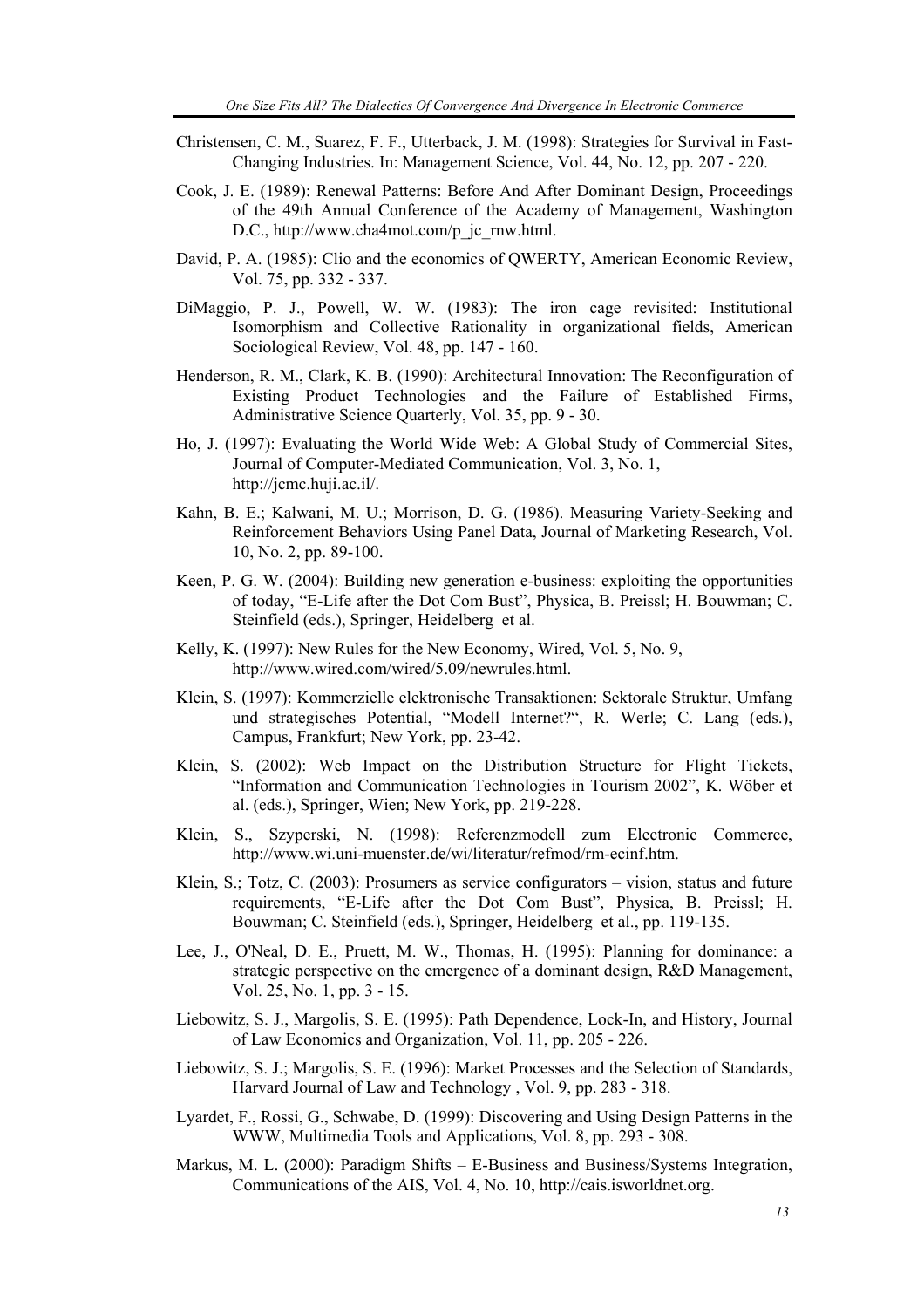- Meuter, M. L.; Ostrom, A. L.; Roundtree, R. I.; Bitner, M. J. (2000): Self-Service Technologies: Understanding Customer Satisfaction with Technology-Based Service Encounters, Journal of Marketing, Vol. 64, pp. 50 - 64.
- Nielsen, J. (1999): When Bad Design Elements Become the Standard, Jakob Nielsen's Alertbox, http://www.useit.com/alertbox/991114.html.
- O'Reilly, T. (2000): Viewpoint: The Internet patent land grab, Communications of the ACM, Vol. 43, No. 6, pp. 29 - 31.
- Öörni, A. (2003): Consumer search in electronic markets: an experimental analysis of travel services, European Journal of Information Systems, Vol. 12, No. 1, pp. 30- 40.
- Öörni, A.; Klein, S. (2003): Electronic Travel Markets: Elusive Effects on Consumer Behaviour, "Information and Communication Technologies in Tourism 2003", in: Andrew J. Frew et al. (eds..), Springer, Wien; New York, pp. 29-38.
- Palmer, J. W., Griffith, D. A. (1998): An emerging model of Web site design for marketing, Communications of the ACM, Vol. 41, No. 3, pp. 44 - 51.
- Peppers, D; Rogers, M. (1996): "The One to One Future", Currency, New York.
- Sahal, D. (1981): "Patterns of Technological Innovation", Addison-Wesley, London et al.
- Schmid, B. F. (2001): What is New About the Digital Economy, in: Electronic Markets, Vol. 11, No. 1.
- Schubert, P.; Ginsburg, M. (2000): Virtual Communities of Transaction: The Role of Personalization in Electronic Commerce, Electronic Markets Journal, Vol. 10, No. 1.
- Schwartz, B. (2004): "The Paradox of Choice: Why More Is Less", Ecco, New York.
- Schwartz, M. (1998): Life on the left side, Computer Dealer News, Vol. 14, No. 16, p. 35.
- Smit, F. C.; Pistorius, C. W. (1998): Implications of the Dominant Design in Electronic Initiation Systems in the South African Mining Industry, Technological Forecasting and Social Change, Vol. 59, No. 3, pp. 255 - 274.
- Stinfield, C.; Bouwman, H.; and Adelaar, T. (2002): Dynamics of Click-and-Mortar Electronic Commerce: Opportunities and Management Strategies, International Journal of Electronic Commerce, Vol. 7, No. 1, pp. 93-119.
- Suarez, F. F.; Utterback, J. M. (1995): Dominant Design and the Survival of Firms, Strategic Management Journal, Vol. 16, pp. 415 - 430.
- Tapscott, D. (1995): "The Digital Economy: Promise and Peril in the Age of Networked Intelligence", McGraw-Hill, New York.
- Teece, D. J. (1988): Capturing Value from Technological Innovation: Integration, Strategic Partnering, and Licensing Decisions, Interfaces, Vol. 18, No. 3, pp. 46 - 61.
- Tingling, P.; Parent, M. (2002): Mimetic Isomorphism and Technology Evaluation: Does Imitation Transcend Judgment, Journal of the Association for Information Systems, Vol. 3, pp. 113 - 143.
- Tushman, M. L.; Anderson, P. (1986): Technological Discontinuities and Organizational Environments, Administrative Science Quarterly, Vol. 31, pp. 439 - 465.
- Tushman, M. L.; Murmann, J. P. (1998): Dominant Designs, Technology Cycles and Organizational Outcomes, Research in Organizational Behavior, Vol. 20, pp. 231 - 266.